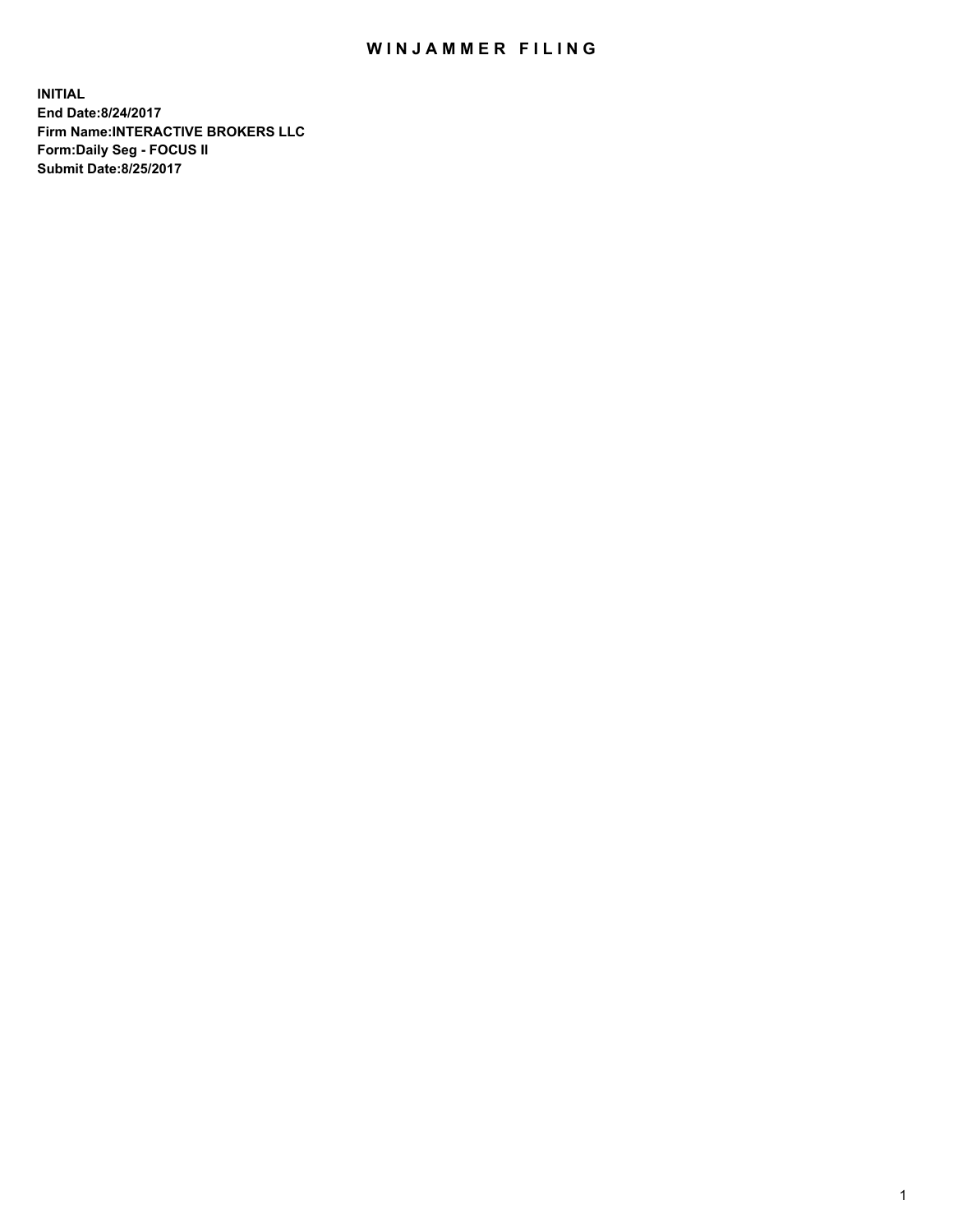## **INITIAL End Date:8/24/2017 Firm Name:INTERACTIVE BROKERS LLC Form:Daily Seg - FOCUS II Submit Date:8/25/2017 Daily Segregation - Cover Page**

| Name of Company<br><b>Contact Name</b><br><b>Contact Phone Number</b><br><b>Contact Email Address</b>                                                                                                                                                                                                                          | <b>INTERACTIVE BROKERS LLC</b><br><b>James Menicucci</b><br>203-618-8085<br>jmenicucci@interactivebrokers.c<br>om |
|--------------------------------------------------------------------------------------------------------------------------------------------------------------------------------------------------------------------------------------------------------------------------------------------------------------------------------|-------------------------------------------------------------------------------------------------------------------|
| FCM's Customer Segregated Funds Residual Interest Target (choose one):<br>a. Minimum dollar amount: ; or<br>b. Minimum percentage of customer segregated funds required:%; or<br>c. Dollar amount range between: and; or<br>d. Percentage range of customer segregated funds required between:% and%.                          | $\overline{\mathbf{0}}$<br>0<br>155,000,000 245,000,000<br>0 <sub>0</sub>                                         |
| FCM's Customer Secured Amount Funds Residual Interest Target (choose one):<br>a. Minimum dollar amount: ; or<br>b. Minimum percentage of customer secured funds required:%; or<br>c. Dollar amount range between: and; or<br>d. Percentage range of customer secured funds required between: % and %.                          | $\overline{\mathbf{0}}$<br>0<br>80,000,000 120,000,000<br>00                                                      |
| FCM's Cleared Swaps Customer Collateral Residual Interest Target (choose one):<br>a. Minimum dollar amount: ; or<br>b. Minimum percentage of cleared swaps customer collateral required:% ; or<br>c. Dollar amount range between: and; or<br>d. Percentage range of cleared swaps customer collateral required between:% and%. | $\overline{\mathbf{0}}$<br>$\overline{\mathbf{0}}$<br>0 <sub>0</sub><br><u>00</u>                                 |

Attach supporting documents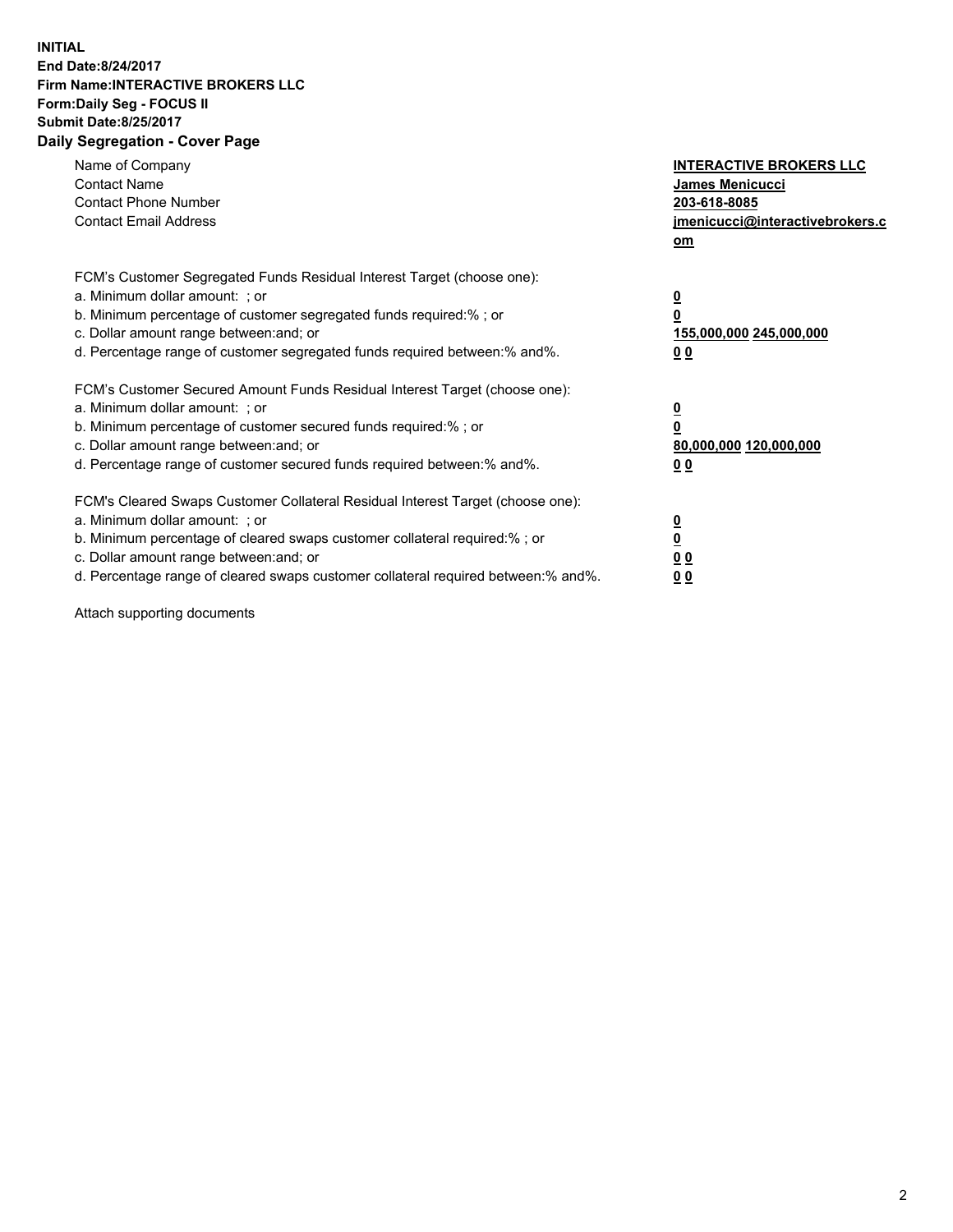## **INITIAL End Date:8/24/2017 Firm Name:INTERACTIVE BROKERS LLC Form:Daily Seg - FOCUS II Submit Date:8/25/2017**

|     | <b>Daily Segregation - Secured Amounts</b>                                                  |                                  |
|-----|---------------------------------------------------------------------------------------------|----------------------------------|
|     | Foreign Futures and Foreign Options Secured Amounts                                         |                                  |
|     | Amount required to be set aside pursuant to law, rule or regulation of a foreign            | $0$ [7305]                       |
|     | government or a rule of a self-regulatory organization authorized thereunder                |                                  |
| 1.  | Net ledger balance - Foreign Futures and Foreign Option Trading - All Customers             |                                  |
|     | A. Cash                                                                                     | 371,468,626 [7315]               |
|     | B. Securities (at market)                                                                   | $0$ [7317]                       |
| 2.  | Net unrealized profit (loss) in open futures contracts traded on a foreign board of trade   | -11,477,674 [7325]               |
| 3.  | Exchange traded options                                                                     |                                  |
|     | a. Market value of open option contracts purchased on a foreign board of trade              | 43,349 [7335]                    |
|     | b. Market value of open contracts granted (sold) on a foreign board of trade                | <u>-29,026</u> [7337]            |
| 4.  | Net equity (deficit) (add lines 1.2. and 3.)                                                | 360,005,275 [7345]               |
| 5.  | Account liquidating to a deficit and account with a debit balances - gross amount           | 2,772 [7351]                     |
|     | Less: amount offset by customer owned securities                                            | 0 [7352] 2,772 [7354]            |
| 6.  | Amount required to be set aside as the secured amount - Net Liquidating Equity              | 360,008,047 [7355]               |
|     | Method (add lines 4 and 5)                                                                  |                                  |
| 7.  | Greater of amount required to be set aside pursuant to foreign jurisdiction (above) or line | 360,008,047 [7360]               |
|     | 6.                                                                                          |                                  |
|     | FUNDS DEPOSITED IN SEPARATE REGULATION 30.7 ACCOUNTS                                        |                                  |
| 1.  | Cash in banks                                                                               |                                  |
|     | A. Banks located in the United States                                                       | 60,035,587 [7500]                |
|     | B. Other banks qualified under Regulation 30.7                                              | 0 [7520] 60,035,587 [7530]       |
| 2.  | Securities                                                                                  |                                  |
|     | A. In safekeeping with banks located in the United States                                   | 343,848,830 [7540]               |
|     | B. In safekeeping with other banks qualified under Regulation 30.7                          | 0 [7560] 343,848,830 [7570]      |
| 3.  | Equities with registered futures commission merchants                                       |                                  |
|     | A. Cash                                                                                     | $0$ [7580]                       |
|     | <b>B.</b> Securities                                                                        | <u>0</u> [7590]                  |
|     | C. Unrealized gain (loss) on open futures contracts                                         | 0 [7600]                         |
|     | D. Value of long option contracts                                                           | $0$ [7610]                       |
|     | E. Value of short option contracts                                                          | 0 [7615] 0 [7620]                |
| 4.  | Amounts held by clearing organizations of foreign boards of trade                           |                                  |
|     | A. Cash                                                                                     | $0$ [7640]                       |
|     | <b>B.</b> Securities                                                                        | $0$ [7650]                       |
|     | C. Amount due to (from) clearing organization - daily variation                             | 0 [7660]                         |
|     | D. Value of long option contracts                                                           | $0$ [7670]                       |
|     | E. Value of short option contracts                                                          | 0 [7675] 0 [7680]                |
| 5.  | Amounts held by members of foreign boards of trade                                          |                                  |
|     | A. Cash                                                                                     | 92,950,203 [7700]                |
|     | <b>B.</b> Securities                                                                        | 0 [7710]                         |
|     | C. Unrealized gain (loss) on open futures contracts                                         | <u>-9,869,663</u> [7720]         |
|     | D. Value of long option contracts                                                           | 43,349 [7730]                    |
|     | E. Value of short option contracts                                                          | -29,026 [7735] 83,094,863 [7740] |
| 6.  | Amounts with other depositories designated by a foreign board of trade                      | 0 [7760]                         |
| 7.  | Segregated funds on hand                                                                    | $0$ [7765]                       |
| 8.  | Total funds in separate section 30.7 accounts                                               | 486,979,280 [7770]               |
| 9.  | Excess (deficiency) Set Aside for Secured Amount (subtract line 7 Secured Statement         | 126,971,233 [7380]               |
|     | Page 1 from Line 8)                                                                         |                                  |
| 10. | Management Target Amount for Excess funds in separate section 30.7 accounts                 | 80,000,000 [7780]                |
| 11. | Excess (deficiency) funds in separate 30.7 accounts over (under) Management Target          | 46,971,233 [7785]                |
|     |                                                                                             |                                  |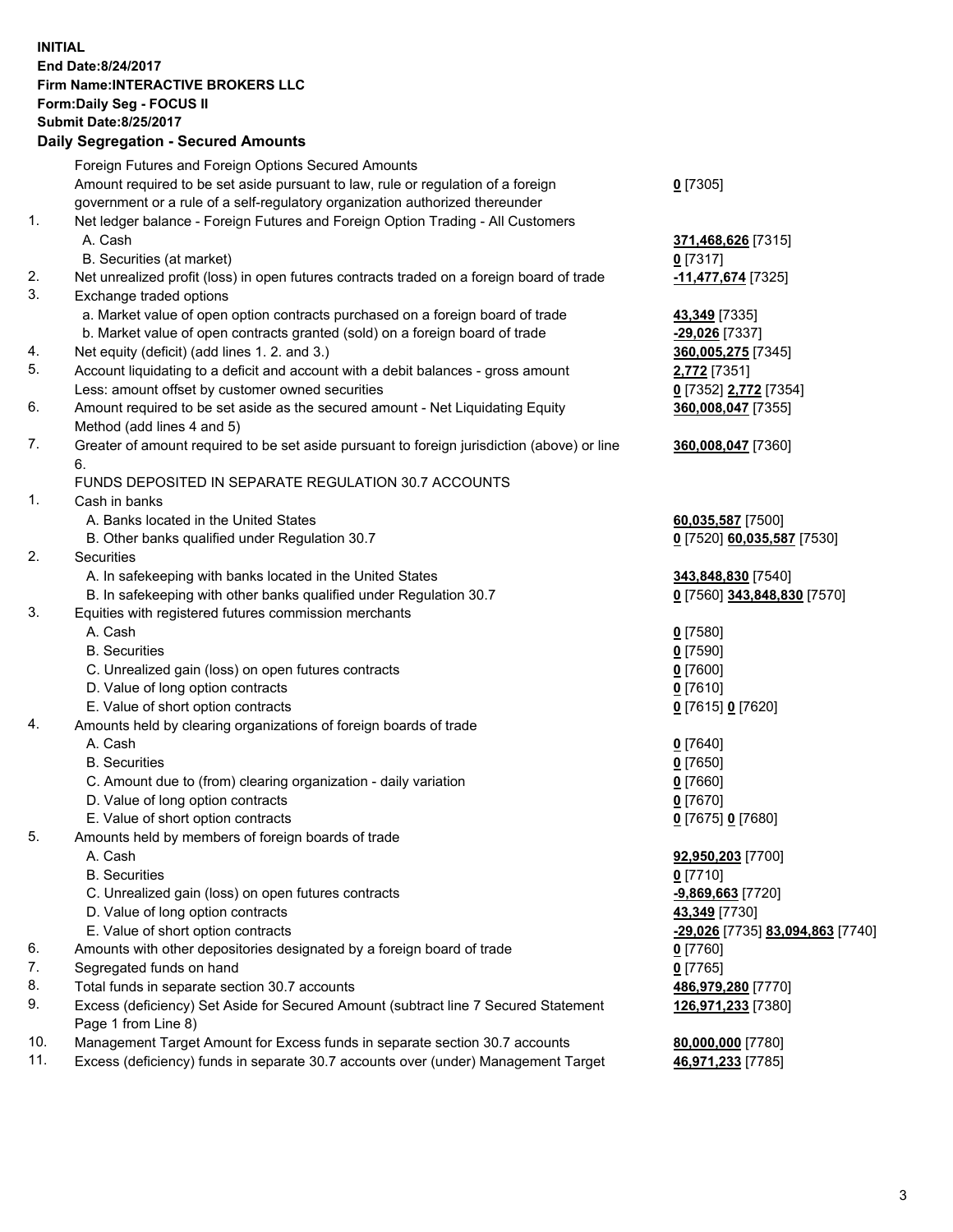**INITIAL End Date:8/24/2017 Firm Name:INTERACTIVE BROKERS LLC Form:Daily Seg - FOCUS II Submit Date:8/25/2017 Daily Segregation - Segregation Statement** SEGREGATION REQUIREMENTS(Section 4d(2) of the CEAct) 1. Net ledger balance A. Cash **4,584,645,075** [7010] B. Securities (at market) **0** [7020] 2. Net unrealized profit (loss) in open futures contracts traded on a contract market **-21,188,230** [7030] 3. Exchange traded options A. Add market value of open option contracts purchased on a contract market **197,925,109** [7032] B. Deduct market value of open option contracts granted (sold) on a contract market **-298,491,841** [7033] 4. Net equity (deficit) (add lines 1, 2 and 3) **4,462,890,113** [7040] 5. Accounts liquidating to a deficit and accounts with debit balances - gross amount **212,980** [7045] Less: amount offset by customer securities **0** [7047] **212,980** [7050] 6. Amount required to be segregated (add lines 4 and 5) **4,463,103,093** [7060] FUNDS IN SEGREGATED ACCOUNTS 7. Deposited in segregated funds bank accounts A. Cash **1,086,390,803** [7070] B. Securities representing investments of customers' funds (at market) **2,423,840,410** [7080] C. Securities held for particular customers or option customers in lieu of cash (at market) **0** [7090] 8. Margins on deposit with derivatives clearing organizations of contract markets A. Cash **520,760,878** [7100] B. Securities representing investments of customers' funds (at market) **736,114,716** [7110] C. Securities held for particular customers or option customers in lieu of cash (at market) **0** [7120] 9. Net settlement from (to) derivatives clearing organizations of contract markets **-1,999,639** [7130] 10. Exchange traded options A. Value of open long option contracts **197,974,855** [7132] B. Value of open short option contracts **-298,525,397** [7133] 11. Net equities with other FCMs A. Net liquidating equity **0** [7140] B. Securities representing investments of customers' funds (at market) **0** [7160] C. Securities held for particular customers or option customers in lieu of cash (at market) **0** [7170] 12. Segregated funds on hand **0** [7150] 13. Total amount in segregation (add lines 7 through 12) **4,664,556,626** [7180] 14. Excess (deficiency) funds in segregation (subtract line 6 from line 13) **201,453,533** [7190] 15. Management Target Amount for Excess funds in segregation **155,000,000** [7194] **46,453,533** [7198]

16. Excess (deficiency) funds in segregation over (under) Management Target Amount Excess